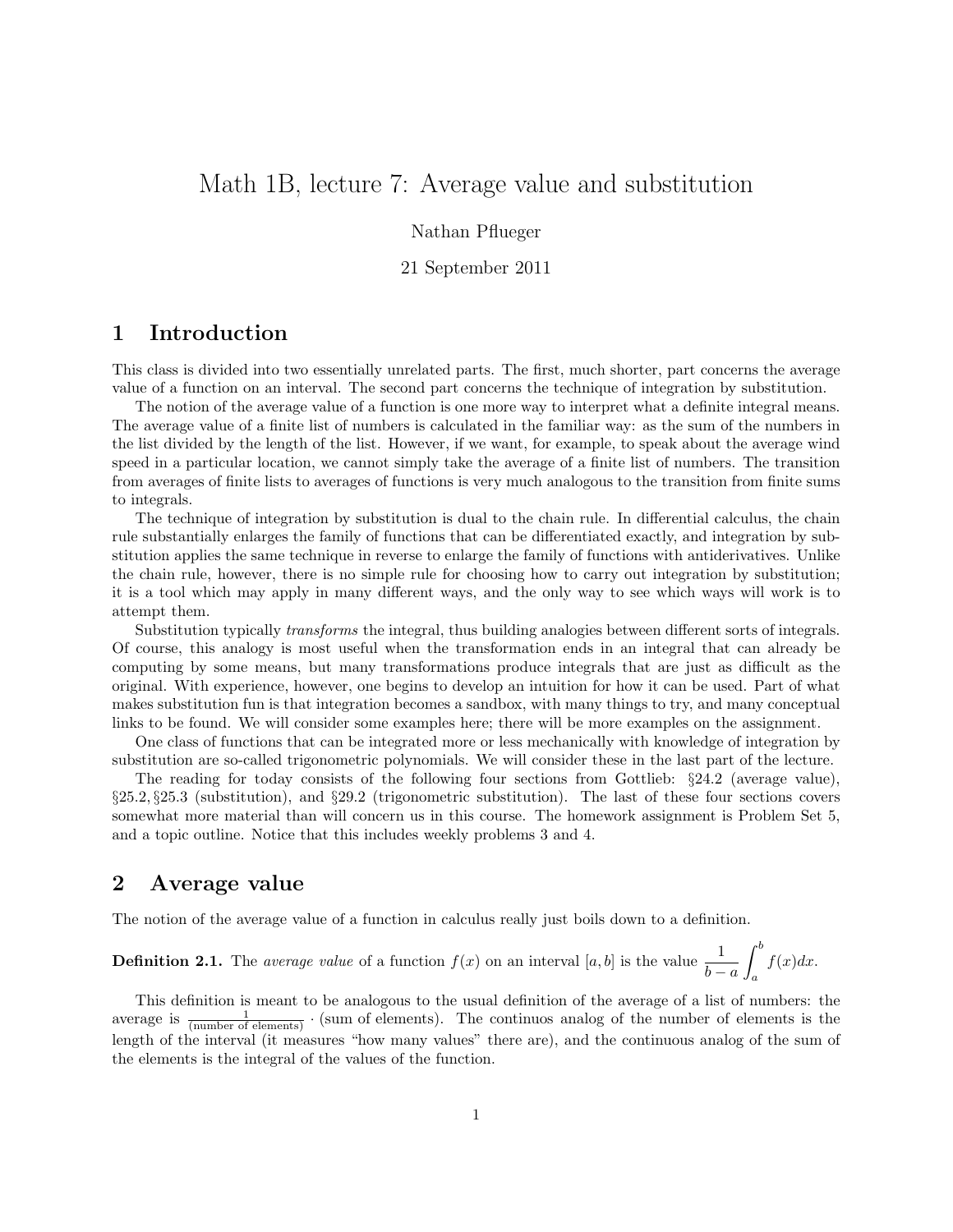This definition may be taken as the sole sense of "average value" that you use, on exams for example. The rest of this section is meant solely as motivation.

Another way to view this definition of the average is by the following thought process. Suppose that there is a function  $f(t)$  which tells the temperature of a room at a time t, where t ranges in the interval [0, 24] and tells the number of hours that have passed since some reference point. How would we desired the "average temperature" of the room? One option is to pick a sequence of evenly spaced points, measure the temperature at each, and average the values. This amounts to the following calculation. Here  $x_1, \ldots x_k$ denote, as usual, *n* evenly spaced values in the interval  $[0, 24]$ .

(avg. temperature) 
$$
\approx \frac{1}{n} \sum_{k=1}^{n} f(x_k)
$$

We should expect that the larger the value of  $n$ , the closer we will approach, by this calculation, the "true" average value of the function. The limit, then, should be the true average. But taking this limit should look quite familiar.

$$
\begin{array}{rcl}\n\text{(avg. value)} & = & \lim_{n \to \infty} \frac{1}{n} \sum_{k=1}^{n} f(x_k) \\
& = & \lim_{n \to \infty} \frac{1}{b-a} \sum_{k=1}^{b-a} \sum_{k=1}^{n} f(x_k) \\
& = & \frac{1}{b-a} \lim_{n \to \infty} \sum_{k=1}^{n} f(x_k) \frac{b-a}{n} \\
& = & \frac{1}{b-a} \lim_{n \to \infty} \sum_{k=1}^{n} f(x_k) \Delta x \\
& = & \frac{1}{b-a} \int_{a}^{b} f(x) dx\n\end{array}
$$

#### 2.1 Probabilistic interpretation

Where the notion of average value really matters is in the field of probability and statistics. Here is how to interpret the notion of average value in this context. We will not use this interpretation in this course; I mention it only because, for many of you, statistics is the realm in which calculus will be most important to you in your future work.

The average value of  $f(x)$  on the interval [a, b] is the expected value of  $f(x)$ , when x is chosen uniformly at random from the interval  $[a, b]$ .

The word "uniformly" is important here. It means essentially that every part of the interval  $[a, b]$  is just as likely to be drawn from as every other point. More precisely, the probability that the value x is chosen from some given subinterval is proportional to the length of that subinterval.

Of course, I should not that this interpretation is begging the question: I have pushed the burden of definition from the word "average" to the term "expected value." I do this merely to show the analogy; at least for me, the expected value is a more intuitive idea.

The shift from discrete to continuous is fundamental in statistics: basic probability generally concerns probabilities of events chosen from a finite list (e.g. the number shown on a die), but real-world applications are generally continuous (e.g. the height of a member of some population). Hence it is necessary to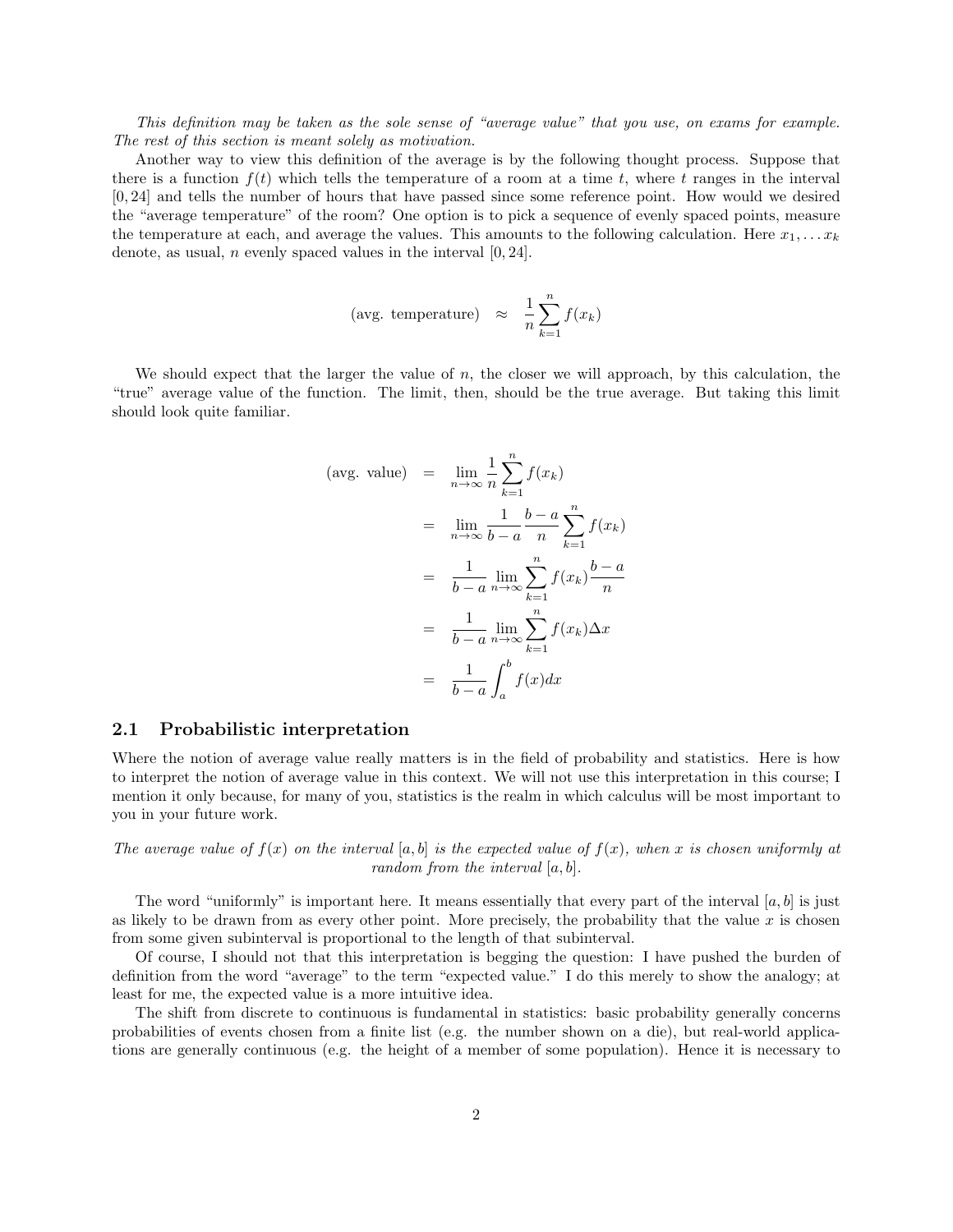understand concepts such as "average" in the context of continuous variables. This is the simplest example of such analysis.

To make this idea somewhat more precise, here is a a reformulation of the interpretation I gave above.

If a sequence of n values of x are chosen uniformly at random, and the values  $f(x)$  are averaged, then the average will tend to a limit as n goest to infinity; this limit is the average value.

I am being a little dishonest here: in probability, nothing happens for certain, least of all the convergence to a limit. But rest assured that there are ways to make this precise. Here is one of them. Do not worry about parsing this statement if it seems too abstract; I merely include it in case some of you are interested.

(Technical statement) Let  $\epsilon_1, \epsilon_2$  be any positive numbers (as small as you like). Then for n sufficiently large, the probability that the average of  $f(x)$ , for n values of x chosen uniformly at random from [a, b], differs from the average value (as defined above) by more than  $\epsilon_1$  is less than  $\epsilon_2$ .

In somewhat less technical language: the average of n values will most likely tend to a limit, in the sense that, by making  $n$  large enough, the error will be as small as you wish, at least with probability as large as you wish (but not 1).

As an advertisement: in the spring semester, I will be a TA for the course "Fat Chance," a general education course on probability and statistics that will be taught by my wonderful adviser, Joe Harris. I suggest that all of you tell all of your friends to take it. For more convincing, you should consult the unassailable scores the course received last year on the Q.

## 3 Substitution

Integration by substitution is the chain rule in reverse.

*Example* 3.1. Compute the integral  $\int_0^2 xe^{x^2} dx$ . Here is a lucky guess. Notice that  $\frac{d}{dx}e^{x^2} = 2xe^{x^2}$ , by the chain rule. Therefore, we can detect the antiderivative of  $xe^{x^2}$ : it is  $\frac{1}{2}e^{x^2}$ . Therefore:

$$
\int_0^2 xe^{x^2} dx = \left. \frac{1}{2}e^{x^2} \right|_0^2
$$

$$
= \left. \frac{1}{2}e^4 - \frac{1}{2} \right|
$$

What made this example is that we found the antiderivative by cooking up a function whole derivative was the integrand, by means of the chain rule. Let us formalize this process.

The chain rule states that the derivative of a composite function  $F(x) = G(u(x))$  is given by  $F'(x) =$  $G'(u(x))u'(x)$ . The usual way to remember this is that  $G'(u(x))$  tells how quickly the function G changes as its input changes near  $u(x)$ , while  $u'(x)$  tells how fast the input of G is changing. In order to reverse this process, we must guess a function  $u(x)$  (traditionally, the argument is omitted, and we simply write u, rather than  $u(x)$  that will be the "inner" function of a composite function. In this context, this inner function is  $u(x) = x^2$ . Next, we will attempt to rewrite the integral entirely as a function of u multiplied by  $u'(x)$ . In symbols:

if 
$$
f(x) = g(u(x))u'(x)
$$
  
then 
$$
\int f(x)dx = G(u(x)) + C
$$
  
where 
$$
\int g(x)dx = G(x) + C
$$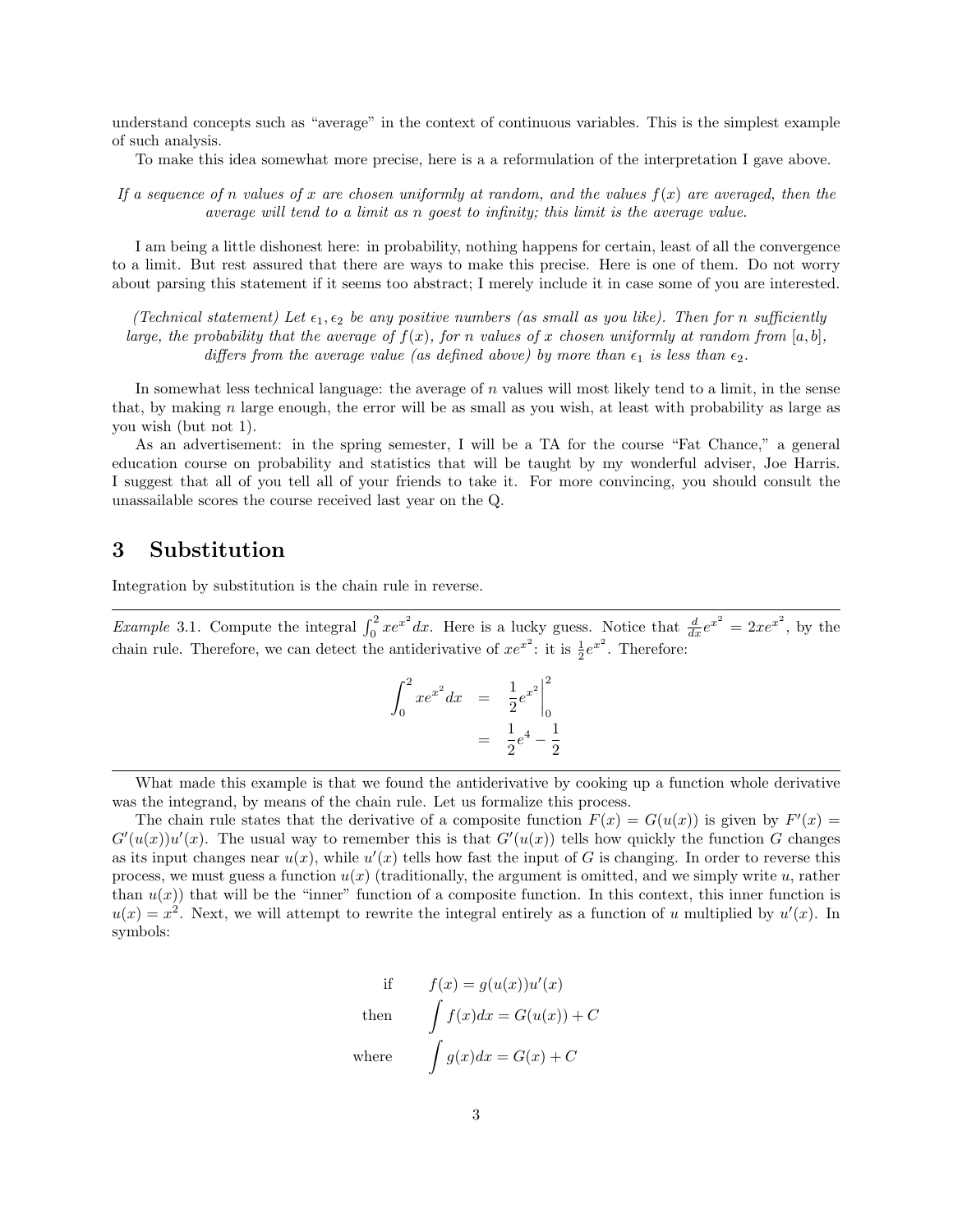There is a standard shorthand for this process using differential notation: noticing that  $\frac{du}{dx} = u'(x)$ , we write  $du = u'(x)dx$ . This is a bit of a lie, since  $\frac{du}{dx}$  is not a fraction, and the symbol du does not refers to a mathematical object that we have carefully defined  $\frac{1}{1}$ . Therefore, for our purposes, simply regard the symbol du, where it appears, as *shorthand* for the symbols  $u'(x)dx$ . Using this shorthand, and suppressing the argument to  $u(x)$ , we can reformulate the above in the way we will usually use it.

let 
$$
du = u'(x)dx
$$
.  
if  $f(x)dx = g(u)du$   
then  $\int f(x)dx = \int g(u)du$ .

Here the last integral is meant to be an integral with respect to the variable  $u$ ; upon commuting an antiderivative  $G(u) + C$ , we need simply replace the u with whatever function of x it stands for.

Let us illustrate this notation by calculating the same integral a second time.

*Example* 3.2. Compute  $\int_{}^{2} xe^{x^2} dx$ , using the notation above.

To begin, we must choose an appropriate substitution function u. A good first guess is usually the "innermost" function in the integrand; in this case this is  $u = x^2$ . Then  $u'(x) = 2x$ . Therefore we compute the indefinite integral as follows.

$$
\int xe^{x^2} dx
$$
 substitute  $u = x^2$ ,  $du = 2xdx$   

$$
\int xe^{x^2} dx = \int xe^u \frac{1}{2x} du
$$

$$
= \frac{1}{2} \int e^u du
$$

$$
= \frac{1}{2} e^u + C
$$

$$
= \frac{1}{2} e^{x^2} + C
$$

Plugging in the endpoints  $0$  and  $2$  for  $x$  will then compute the definite integral. Alternatively, we can track the endpoints through the process. There are two usual notations for this, shown side-by-side below.

$$
\int_{0}^{2} xe^{x^{2}} dx \qquad \text{substitute } u = x^{2}, du = 2xdx
$$
\n
$$
\int_{0}^{2} xe^{x^{2}} dx = \int_{x=0}^{x=2} \frac{1}{2} e^{u} du
$$
\n
$$
= \frac{1}{2} e^{u} \Big|_{x=0}^{x=2}
$$
\n
$$
= \frac{1}{2} e^{x^{2}} \Big|_{0}^{2}
$$
\n
$$
= \frac{1}{2} e^{x^{2}} \Big|_{0}^{2}
$$
\n
$$
= \frac{1}{2} e^{x^{2}} \Big|_{0}^{2}
$$
\n
$$
= \frac{1}{2} e^{4} - \frac{1}{2}
$$
\n
$$
\left| \int_{0}^{2} xe^{x^{2}} dx \right| = \int_{0}^{4} \frac{1}{2} e^{u} du
$$
\n
$$
\frac{1}{2} e^{u} \Big|_{0}^{4}
$$
\n
$$
\frac{1}{2} e^{4} - \frac{1}{2}
$$

Note that the only difference between these two is whether the endpoints are left as values of  $x$  or converted immediately into values of  $u$ . In the first case, the antiderivative must be turned into a function of  $x$ by replacing u by  $x^2$  again in the end. In the second case, the antiderivative can be left in terms of u, since we are feeding it values of u anyway. Both notations are equally acceptable.

<sup>&</sup>lt;sup>1</sup>In differential geometry, such symbols are rigorously defined, and manipulated in various ways. They are called *differential* forms. We will certainly not cover anything about these in this course.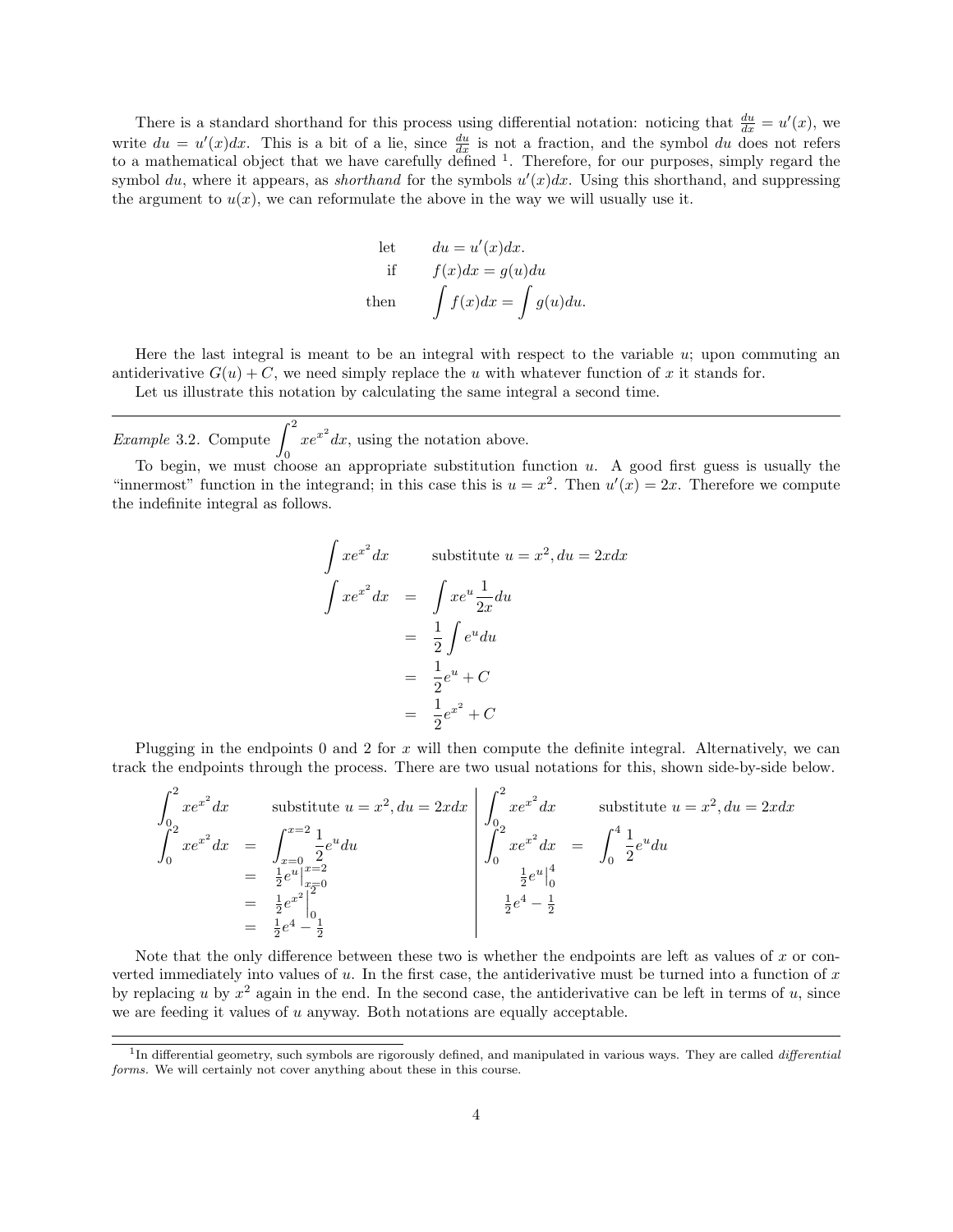Regarding the notational distinction above: when specifying the limits of integration, it is always unambiguous if you directly specify which variable you are specifying the endpoints in (for example, you can write  $\int_{x=0}^{x=2} xe^{x^2} dx$ ). When the name of the variable is omitted (e.g. in  $\int_0^2 xe^{x^2} dx$ ), it is assumed to be the variable whose differential appears in the integral (in this case, x). In the case of an expression such as  $\frac{1}{2}e^u$ 4  $\frac{4}{0}$ , we can infer from context the the variable going from  $0$  to  $4$  is  $u$ , since that is the only variable present in the expression, but in any situation where confusion is possible, it will not hurt to fully specify it, e.g. by writing  $\frac{1}{2}e^u$  $_{u=0}^{u=4}$ .

The rest of this section will illustrate the technique of substitution using several examples.

*Example* 3.3. Evaluate  $\int \sin x \cdot e^{\cos x} dx$ .

The standard attack of substituting for the innermost function works here.

 $\int \sin x e^{\cos x} dx \qquad u = \cos x, \ du = -\sin x dx$  $=\int (-e^u)du$  $= -e^u + C$  $= -e^{\cos x} + C$ 

*Example* 3.4. Evaluate  $\int_0^3 x\sqrt{x+1}dx$ .

Same trick.

$$
\int_0^3 x\sqrt{x+1} \qquad u = x+1, \ du = dx
$$
  
= 
$$
\int_1^4 x\sqrt{u}du
$$
  
= 
$$
\int_1^4 (u-1)\sqrt{u}du
$$
  
= 
$$
\int_1^4 (u^{3/2} - u^{1/2})du
$$
  
= 
$$
\frac{2}{5}u^{5/2} - \frac{2}{3}u^{3/2}\Big|_1^4
$$
  
= 
$$
\left(\frac{2}{5} \cdot 32 - \frac{2}{3} \cdot 8\right) - \left(\frac{2}{5} - \frac{2}{3}\right)
$$
  
= 
$$
\left(\frac{64}{5} - \frac{16}{3}\right) - \left(-\frac{4}{15}\right)
$$
  
= 
$$
\frac{112}{15} + \frac{4}{15}
$$
  
= 
$$
\frac{116}{15}
$$

Example 3.5. Evaluate  $\int \cos(\sqrt{x}) dx$ .

Try the usual trick of substituting for the innermost function.

$$
\int \cos(\sqrt{x})dx \qquad u = \sqrt{x}, \ du = \frac{1}{2\sqrt{x}}dx
$$

$$
= \int \cos(u) \cdot 2\sqrt{x}du
$$

$$
= \int u \cos u du
$$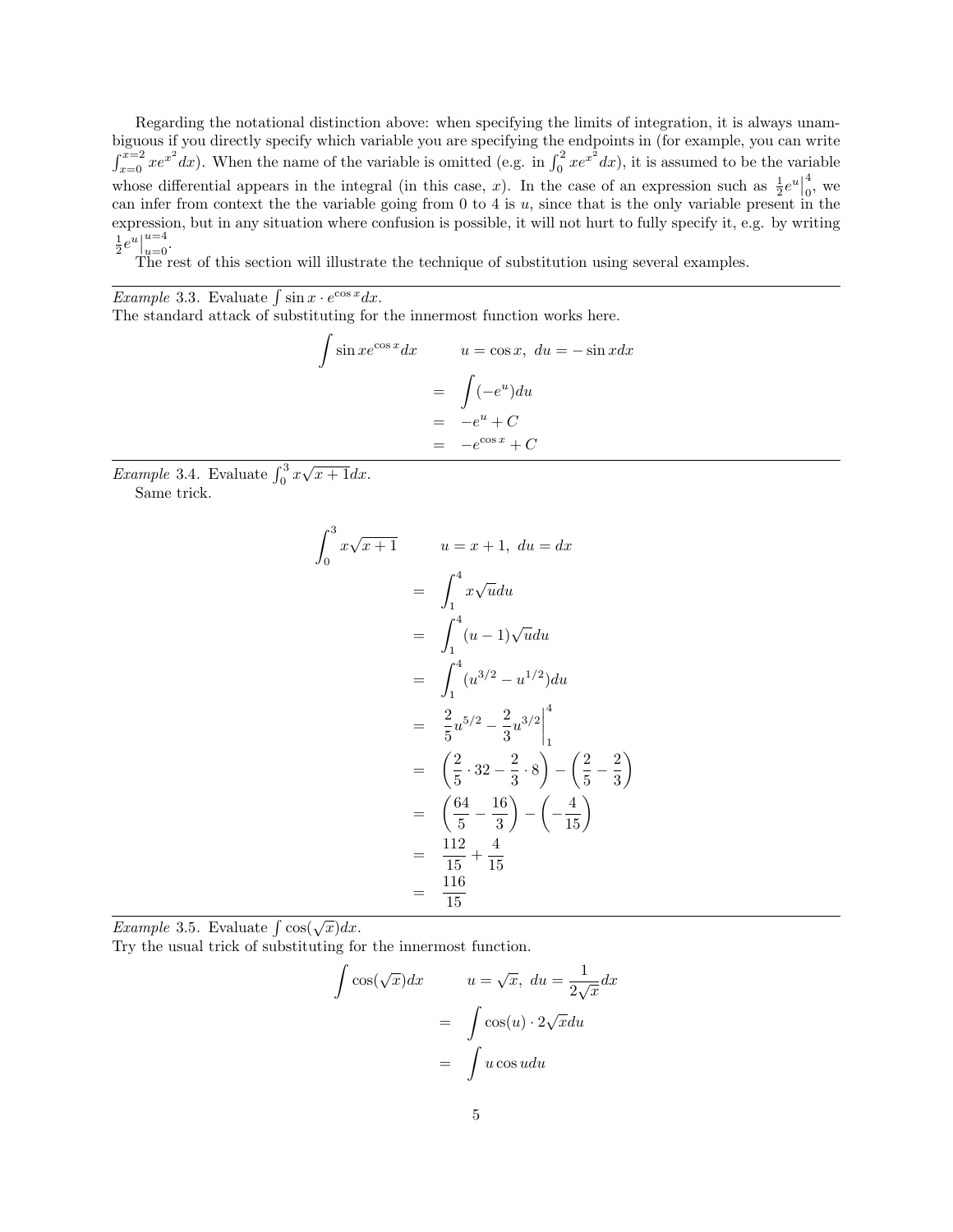There are two points to be made here. The first is that the integral passed through an intermediate stage in which the integrand contained both  $u$  and  $x$ . This is perfectly acceptable. Indeed, bearing in mind that  $u$ is really shorthand for a function  $u(x)$  of x, and du is just shorthand for  $u'(x)dx$ , we really have an integral purely in terms of  $x$  all along. As long as we can transmute everything in the integrand, eventually, into functions of u, we will have achieved a valid transformation of the integral.

The second point may already be itching at you: we are not finished! Indeed, it is not clear that we have made our lives any easier by means of this transformation, since we do not currently have a technique to evaluate the integral of  $u \cos u$ . This is often the case: there is no guarantee that transforming the integral will make it easier to evaluate. However, this is not always a tragedy: a transformation, at the very least, establishes an analogy. It is better to understand that two instances of ignorance are the same type of ignorance than to merely be ignorant about both of them.

In this case, however, we will have a technique for this new integral as soon as the next class, when this integral will make a reappearance.

We proceed now to a particular familiar of integrals that can be solved more or less completely using the present techniques.

### 4 Trigonometric polynomials

The techniques at hand allow us to integrate all so-called *trigonometric polynomials*; these are functions such as  $f(x) = \sin^2 x \cos^7 y - \sin x \cos^2 x$  built up as polynomials of the functions  $\sin x$  and  $\cos x$ . The basic tools will be integration by substitution as outlined above, and some strategic use of two key trigonometric identities.

> $1 = \sin^2 x + \cos^2 x$  (The Pythagorean theorem)  $cos(2x) = cos<sup>2</sup> x - sin<sup>2</sup> x$  (The double-angle formula for cosine)

It is important to notice that these two identities can be fruitfully combined to obtain two other common statements of the double angle formula for cosine.

$$
\cos(2x) = 2\cos^2 x - 1
$$
  

$$
\cos(2x) = 1 - 2\sin^2 x
$$

It is worth noting that these two formulas, taken together, imply the original two formulas above.

There are many other trigonometric identities, some of which are discussed in Gottlieb, §29.2, and are used for a more diverse family of integrals. Personally, I have always found it a bit morally repugnant to memorize identities such as these, despite the fact that many curricula make such memorization necessary. Nonetheless, these two basic formulas are so central in calculus that it really is prudent to commit them to memory. I provide geometric arguments for both of these statements in an appendix (which is absolutely not required for this course, and mainly included for my own sense of completeness).

One important lesson to take from trigonometric identities is that while  $\sin x$  and  $\cos x$  (as well as their cousins,  $\cos 2x$  and so forth) are in some sense different functions, but they are deeply bound together in ways that make them behave in tandem. The aim of trigonometric identities is to grasp the puppet master manipulating both functions and shake him until he gives in to our demands.

We will illustrate how to evaluate integrals of trigonometric polynomials by means of some examples.

*Example* 4.1. Evaluate  $\int \sin^2 x \cos x dx$ . Observe that  $\cos x dx = d(\sin x)$ . Hence we can solve this be the substitution  $u = \sin x$ . The integral becomes  $\int u^2 du = \frac{1}{3}u^3 + C = \frac{1}{3}\sin^3 x + C$ .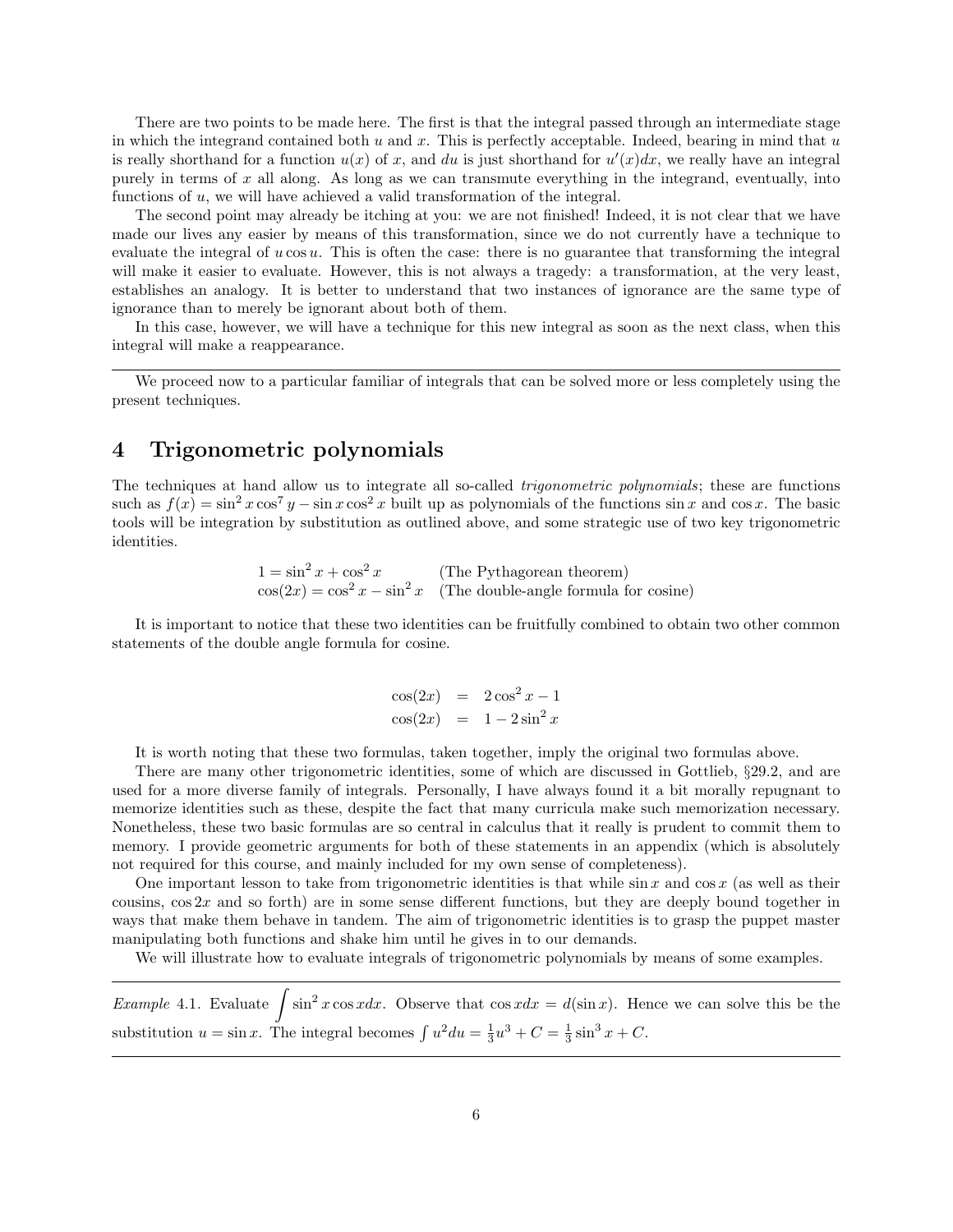*Example* 4.2. Evaluate  $\int \sin^3 x \cos^2 x dx$ .

Flush with our previous victory, we can attempt again the substitution  $u = \sin x$ . This results in the integral  $\int u^3 \cos x du$ . Unfortunately,  $\cos x$  is not yet in terms of u, and there is not a convention way to put integral *j* u cos xuu. Unfortunately, cos x is not yet in terms or u, and there is not a convention way to put it in this form (one option would be  $\sqrt{1-u^2}$ , but this presents two problems: it only works in the domain where  $\cos x \geq 0$ , which can be surmounted, and it does not make the integral particularly easier).

Try instead the substitution  $u = \cos x$ . Then  $du = -\sin x dx$ , and gives the integral  $-\int \sin^2 x \cdot u^2 du$ . In this case, we actually can express the pesky sin  $x$  term in terms of  $u$  by means of the Pythagorean theorem. The full computation is shown below.

$$
\int \sin^3 x \cos^2 x dx \qquad u = \cos x, \ du = -\sin x dx
$$

$$
= -\int \sin^2 x u^2 du
$$

$$
= -\int (1 - u^2) u^2 du
$$

$$
= \int (u^2 - 1) u^2 du
$$

$$
= \int (u^4 - u^2) du
$$

$$
= \frac{1}{5} u^5 - \frac{1}{3} u^3 + C
$$

$$
= \frac{1}{5} \cos^5 x - \frac{1}{3} \cos^3 x + C
$$

Notice that what made the substitution  $u = \sin x$  work in the first example was precisely that the exponent of cos x was odd, while what made the substitution  $u = \cos x$  work in the second example was precisely that the exponent of sin x was odd.

Upon some reflection, the reader will become convinced from these two examples that a substitution of  $u = \sin x$  or  $u = \cos x$ , combined with an application of the Pythagorean theorem, will transform  $\int \sin^a x \cos^b x dx$  into the integral of an ordinary polynomial, and thus give a way to the compute the integral, in all cases where either  $a$  is odd or  $b$  is odd. What can be done in case both exponents are even? The following example shows what must be done in the simplest possible case.

*Example* 4.3. Evaluate  $\int \sin^2 x dx$ .

In this case, both substitutions  $u = \sin x$  and  $u = \cos x$  will not particularly help. What is needed is to apply the double angle formula for cosine: since  $cos(2x) = 1 - 2sin^2 x$ , it follows that  $sin^2 x = \frac{1}{2}(1 - cos(2x))$ . Therefore, the integral can be computed as follows.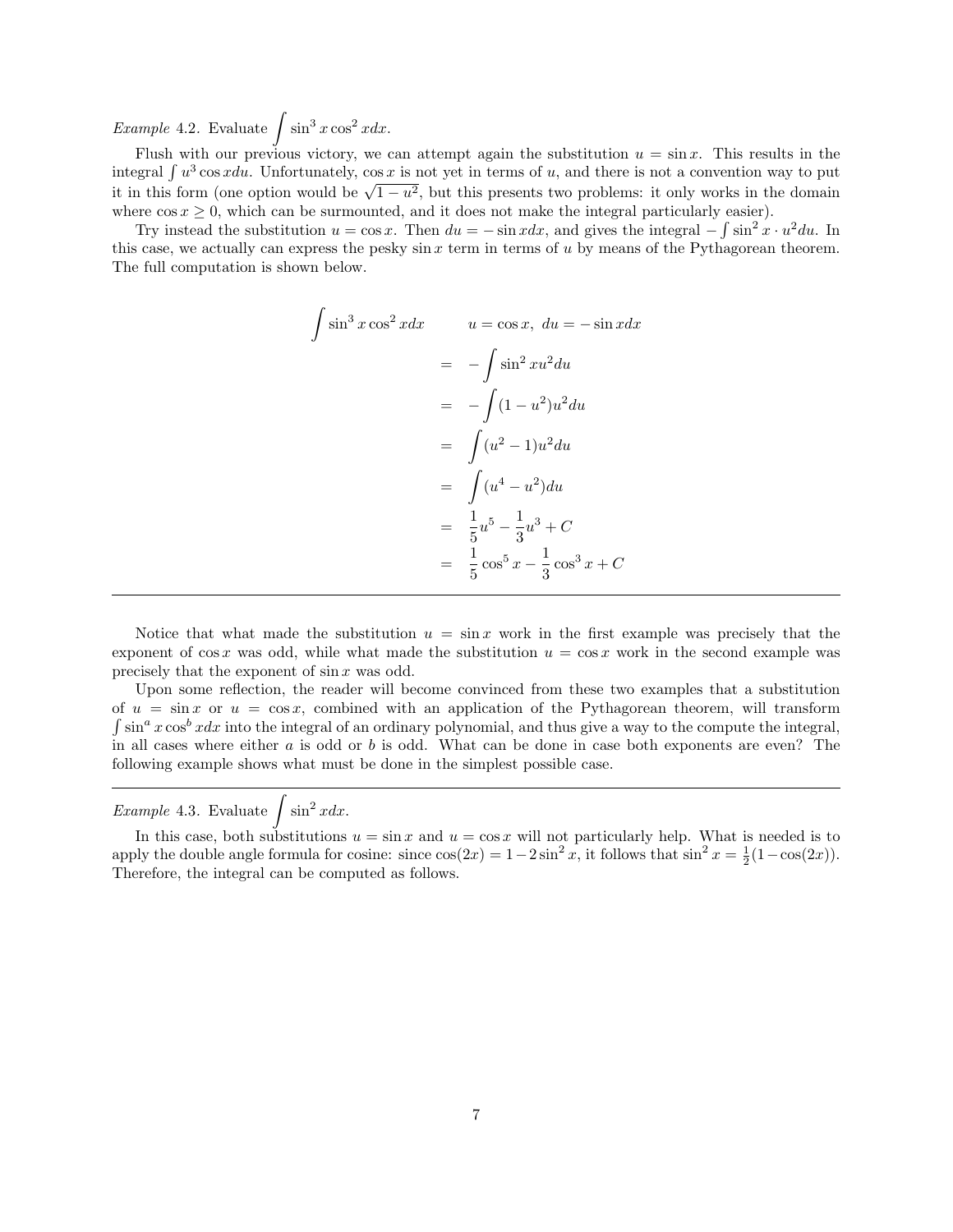$$
\int \sin^2 x dx = \frac{1}{2} \int (1 - \cos(2x)) dx
$$
  
\n
$$
u = 2x, du = 2dx
$$
  
\n
$$
= \frac{1}{2} \int (1 - \cos u) \frac{1}{2} du
$$
  
\n
$$
= \frac{1}{4} \int (1 - \cos u) du
$$
  
\n
$$
= \frac{1}{4} (u - \sin u) + C
$$
  
\n
$$
= \frac{1}{4} (2x - \sin(2x)) + C
$$
  
\n
$$
= \frac{1}{2} x - \frac{1}{4} \sin(2x) + C
$$

In general, a combination of these two techniques will work. We will not describe the whole recipe in painful detail.

#### 4.1 Appendix: Trigonometric identities

This subsection is very much not required for the course.

The following shows how I picture the Pythagorean theorem (which is equivalent to the identity  $\sin^2 x +$  $\cos^2 x = 1$ .



Depicted is a right triangle with hypotenuse 1, and angle  $x$  in one corner. Its legs, thus, have length  $\sin x$  and  $\cos x$  (by definition). Drop a perpendicular segment to the hypotenuse from the opposite vertex. This dissects the triangle into two similar triangles, with hypotenuses  $\sin x$  and  $\cos x$ . Then calculating the lengths of their edges, we find that we have split the hypotenuse of the original triangle into two segments, whose lengths are  $\cos^2 x$  and  $\sin^2 x$ . Hence  $1 = \sin^2 x + \cos^2 x$ .

The following picture shows how I picture the double-angle formula for cosine.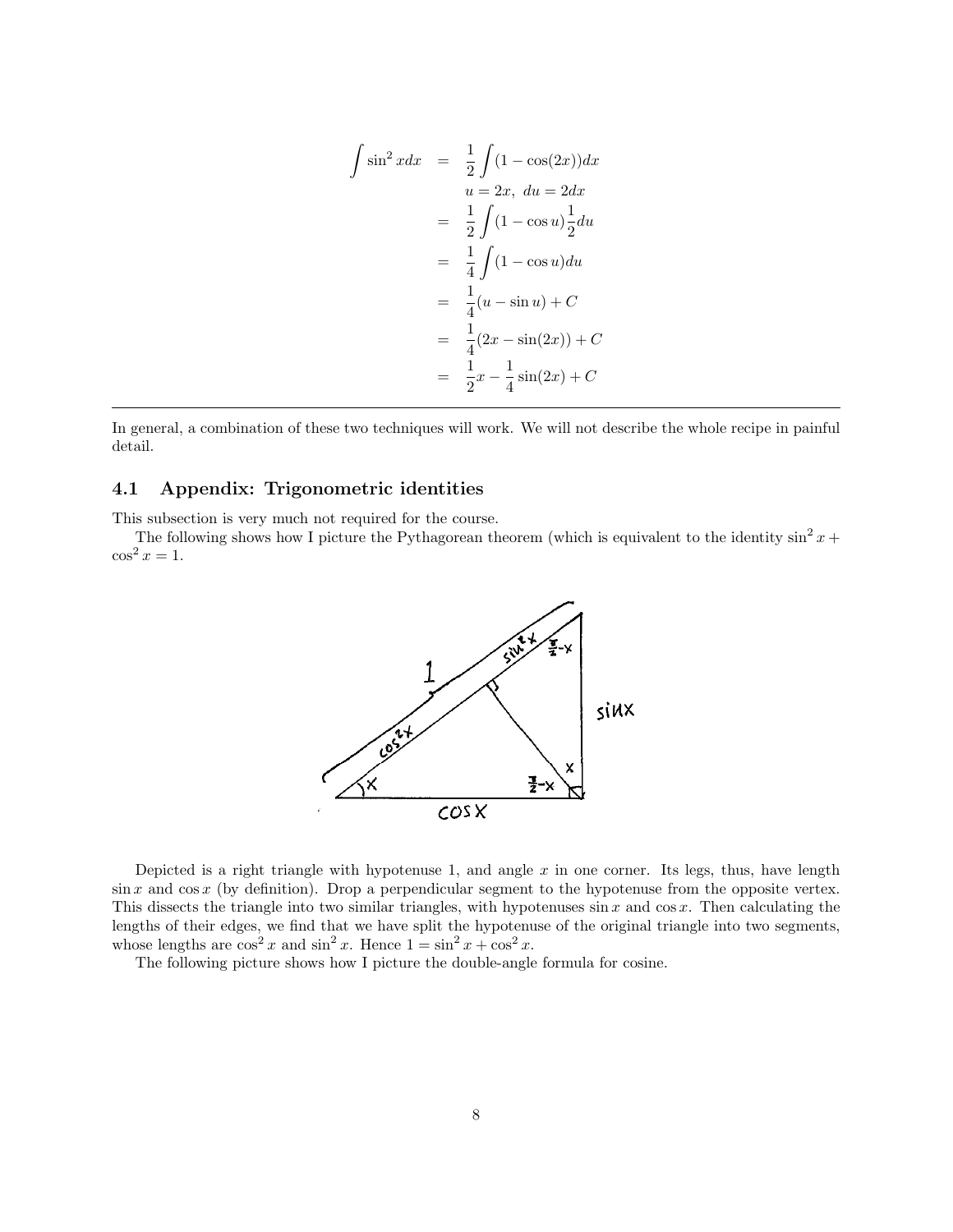

Essentially, two right triangles with angle  $x$  are stacked on top of each other, the hypotenuse of one becoming the leg of the other. If the hypotenuse of the top triangle is 1, then its leg  $BD$  is  $\cos x$ . This being the hypotenuse of the bottom triangle, the bottom triangle has leg  $\cos x \cdot \cos x = \cos^2 x$ . But now, enclosing the whole figure in a rectangle, another right triangle with angle  $x$  occurs in the upper-right corner, which produces an edge of length  $\sin^2 x$  in a similar manner. On the other hand, a right triangle is formed in the upper left, one of whose angles is  $2x$ , with hypotenuse 1, so its legs are  $sin(2x)$  and  $cos(2x)$ . Using the face that this whole figure forms a rectangle, the following two double-angle formulas are visible.

$$
\cos(2x) = \cos^2 x - \sin^2 x
$$
  

$$
\sin(2x) = 2\sin x \cos x
$$

Note that we could have just as easily have stacked two triangle with two different angle  $x$  and  $y$ , from which we would have obtained the more general angle sum formulas for sine and cosine.

To end the appendix, I will mention the more mature way to conceive of this situation (and in fact all of trigonometry). A remarkable fact (which will come out later in the course) is the following formula, which relates trigonometric functions and exponential functions via complex numbers. Here  $i$  is a square root of −1.

$$
e^{ix} = \cos x + i\sin x
$$

Of course, one could object that this isn't a fact so much as a definition. However, what makes the definition have content is that the exponential function, defined on imaginary numbers in this way, retains its defining property: that  $e^a \cdot e^b = e^{a+b}$ .

In particular, both of the trigonometric identities that we use in this class follow immediately from this formula, as follows: